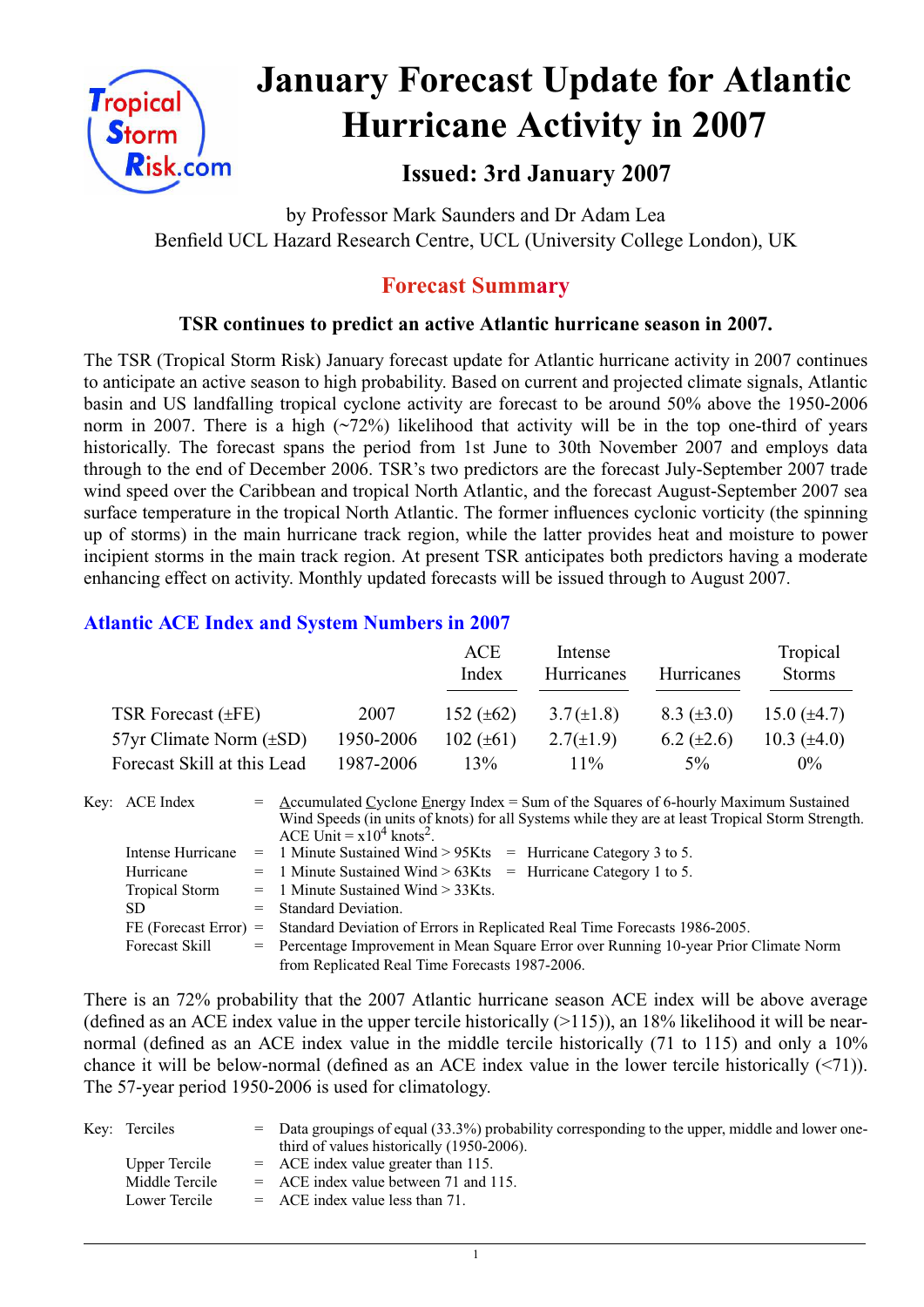#### **ACE Index & Numbers Forming in the MDR, Caribbean Sea and Gulf of Mexico in 2007**

|                                |           | ACE<br>Index   | Intense<br>Hurricanes | Hurricanes        | Tropical<br><b>Storms</b> |
|--------------------------------|-----------|----------------|-----------------------|-------------------|---------------------------|
| TSR Forecast $(\pm FE)$        | 2007      | 125 $(\pm 60)$ | $3.4(\pm 1.6)$        | $6.0 \ (\pm 2.6)$ | 10.2 $(\pm 4.0)$          |
| $57yr$ Climate Norm $(\pm SD)$ | 1950-2006 | 79 $(\pm 59)$  | $2.3 (\pm 1.8)$       | 4.3 $(\pm 2.5)$   | 7.0 $(\pm 3.3)$           |
| Forecast Skill at this Lead    | 1987-2006 | 15%            | 18%                   | 15%               | $7\%$                     |

The Atlantic hurricane Main Development Region (MDR) is the region  $10^{\circ}$ N -  $20^{\circ}$ N,  $20^{\circ}$ W -  $60^{\circ}$ W between the Cape Verde Islands and the Caribbean Lesser Antilles. A storm is defined as having formed within this region if it reached at least tropical depression status while in the area.

There is a 71% probability that in 2007 the MDR, Caribbean Sea and Gulf of Mexico ACE index will be above average (defined as an ACE index value in the upper tercile historically (>91)), a 21% likelihood it will be near-normal (defined as an ACE index value in the middle tercile historically (40 to 91) and only an 8% chance it will be below-normal (defined as an ACE index value in the lower tercile historically  $(\leq 40)$ ). The 57-year period 1950-2006 is used for climatology.

#### **USA Landfalling ACE Index and Numbers in 2007**

|                                       |           | ACE<br>Index      | Hurricanes        | Tropical<br><b>Storms</b> |
|---------------------------------------|-----------|-------------------|-------------------|---------------------------|
| TSR Forecast $(\pm FE)$               | 2007      | 3.8 $(\pm 1.9)$   | 2.1 $(\pm 1.4)$   | 4.5 $(\pm 2.0)$           |
| $57yr$ Climate Norm $(\pm SD)$        | 1950-2006 | $2.4 \ (\pm 2.2)$ | $1.5 \ (\pm 1.3)$ | 3.1 $(\pm 2.0)$           |
| Forecast Skill at this Lead 1987-2006 |           | $12\%$            | $12\%$            | 8%                        |

| Key: ACE Index           | $=$ Accumulated Cyclone Energy Index $=$ Sum of the Squares of hourly Maximum     |
|--------------------------|-----------------------------------------------------------------------------------|
|                          | Sustained Wind Speeds (in units of knots) for all Systems while they are at least |
|                          | Tropical Storm Strength and over the USA Mainland (reduced by a factor of 6).     |
|                          | ACE Unit = $x10^4$ knots <sup>2</sup> .                                           |
| Landfall Strike Category | = Maximum 1 Minute Sustained Wind of Storm Directly Striking Land.                |
| USA Mainland             | $=$ Brownsville (Texas) to Maine.                                                 |

USA landfalling intense hurricanes are not forecast since we have no skill at any lead.

There is a 74% probability that in 2007 the USA landfalling ACE index will be above average (defined as a USA ACE index value in the upper tercile historically (>2.57)), an 18% likelihood it will be nearnormal (defined as a USA ACE index value in the middle tercile historically (1.12 to 2.57) and only an 8% chance it will be below-normal (defined as a USA ACE index value in the lower tercile historically  $(\leq 1.12)$ ). The 57-year period 1950-2006 is used for climatology.

#### **Caribbean Lesser Antilles Landfalling Numbers in 2007**

|                                |                                                                             | <b>ACE</b><br>Index                                                                                                                                                                                                                                                 | Intense<br>Hurricanes | Hurricanes      | Tropical<br><b>Storms</b> |
|--------------------------------|-----------------------------------------------------------------------------|---------------------------------------------------------------------------------------------------------------------------------------------------------------------------------------------------------------------------------------------------------------------|-----------------------|-----------------|---------------------------|
| TSR Forecast $(\pm FE)$        | 2007                                                                        | 2.2 $(\pm 2.4)$                                                                                                                                                                                                                                                     | $0.4~(\pm 0.4)$       | $0.7 (\pm 0.7)$ | $1.6(\pm 1.1)$            |
| $57yr$ Climate Norm $(\pm SD)$ | 1950-2006                                                                   | 1.4 $(\pm 2.0)$                                                                                                                                                                                                                                                     | $0.2 \ (\pm 0.5)$     | $0.4~(\pm 0.7)$ | 1.1 $(\pm 1.0)$           |
| Forecast Skill at this Lead    | 1987-2006                                                                   | $0\%$                                                                                                                                                                                                                                                               | $4\%$                 | 13%             | $0\%$                     |
| Key: ACE Index                 | $=$ Accumulated Cyclone Energy Index = Sum of the Squares of hourly Maximum | Sustained Wind Speeds (in units of knots) for all Systems while they are at least<br>Tropical Storm Strength and within the boxed region $(10^{\circ}N-18^{\circ}N,60^{\circ}W-63^{\circ}W)$<br>(reduced by a factor of 6). ACE Unit = $x10^4$ knots <sup>2</sup> . |                       |                 |                           |

| Landfall Strike Category | = Maximum 1 Minute Sustained Wind of Storm Directly Striking Land. |
|--------------------------|--------------------------------------------------------------------|
| Lesser Antilles          | = Island Arc from Anguilla to Trinidad Inclusive.                  |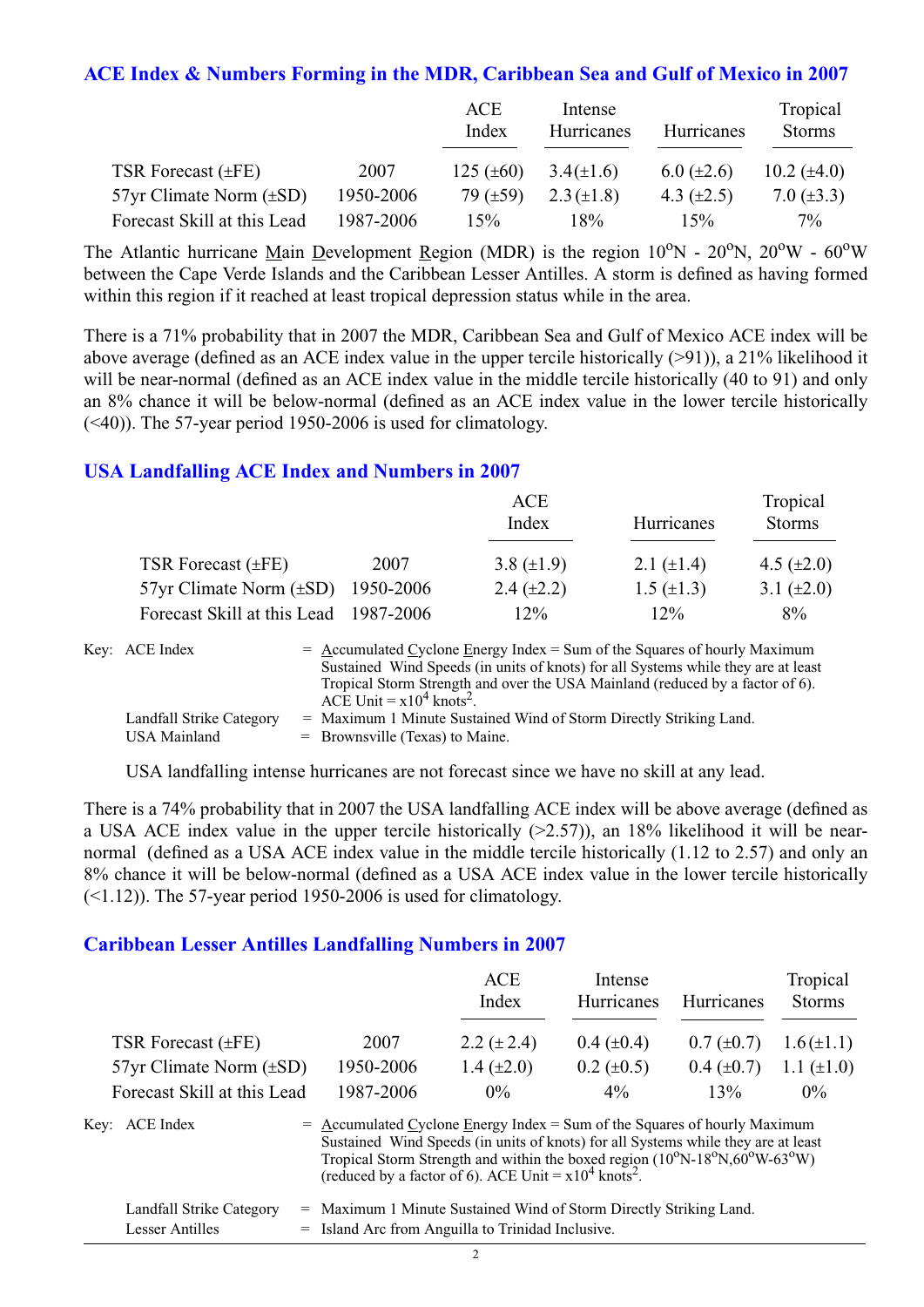## **Key Predictors for 2007**

The key factors behind the TSR forecast for an above-average hurricane season in 2007 are the anticipated moderate enhancing effect of July-September forecast trade winds at 925mb height over the Caribbean Sea and tropical North Atlantic region  $(7.5^{\circ}N - 17.5^{\circ}N, 30^{\circ}W - 100^{\circ}W)$ , and of August-September forecast sea surface temperature for the Atlantic MDR ( $10^{\circ}$ N -  $20^{\circ}$ N,  $20^{\circ}$ W -  $60^{\circ}$ W). The current forecasts for these predictors are  $0.53\pm0.74$  ms<sup>-1</sup> (down from last months value of  $0.68\pm0.74$  ms<sup>-1</sup>) weaker than normal (1977-2006 climatology) and  $0.25 \pm 0.29$ °C (down from last months value of  $0.34\pm0.29^{\circ}$ C) warmer than normal (1977-2006 climatology). The forecast skills (assessed for the period 1987-2006) for these predictors at this lead are 33% and 37% respectively.

## **Further Information and Next Forecast**

Further information about TSR forecasts, verifications and hindcast skill as a function of lead time may be obtained from the TSR web site *http://tropicalstormrisk.com*. The next TSR monthly forecast update for the 2007 Atlantic hurricane season will be issued on the 5th February 2007.

#### **Appendix - Predictions from Previous Months**

| <b>Atlantic ACE Index and System Numbers 2007</b> |            |                     |                                    |                   |                       |  |  |
|---------------------------------------------------|------------|---------------------|------------------------------------|-------------------|-----------------------|--|--|
|                                                   |            | <b>ACE</b><br>Index | Named<br>Tropical<br><b>Storms</b> | Hurricanes        | Intense<br>Hurricanes |  |  |
| Average Number $(\pm SD)$ (1950-2006)             |            | $102 (\pm 61)$      | $10.3 \ (\pm 4.0)$                 | 6.2 $(\pm 2.6)$   | $2.7 (\pm 1.9)$       |  |  |
| TSR Forecasts $(\pm FE)$                          | 3 Jan 2007 | 152 $(\pm 62)$      | $15.0 (\pm 4.7)$                   | $8.3 \ (\pm 3.0)$ | $3.7 (\pm 1.8)$       |  |  |
|                                                   | 7 Dec 2006 | 162 $(\pm 60)$      | $15.7 (\pm 4.5)$                   | $8.5 (\pm 2.8)$   | 3.9 $(\pm 1.8)$       |  |  |
| <b>Gray Forecast</b>                              | 8 Dec 2006 | 130                 | 14                                 |                   |                       |  |  |

#### **1. Atlantic ACE Index and System Numbers**

## **2. MDR, Caribbean Sea and Gulf of Mexico ACE Index and Numbers**

| MDR, Caribbean Sea and Gulf of Mexico ACE Index and Numbers 2007 |            |                   |                                    |                 |                       |  |  |
|------------------------------------------------------------------|------------|-------------------|------------------------------------|-----------------|-----------------------|--|--|
|                                                                  |            | ACE<br>Index      | Named<br>Tropical<br><b>Storms</b> | Hurricanes      | Intense<br>Hurricanes |  |  |
| Average Number $(\pm SD)$ (1950-2006)                            |            | $79$ ( $\pm 59$ ) | $7.0 (\pm 3.3)$                    | 4.3 $(\pm 2.5)$ | $2.3 \ (\pm 1.8)$     |  |  |
| TSR Forecasts $(\pm FE)$                                         | 3 Jan 2007 | $125 (\pm 60)$    | $10.2 (\pm 4.0)$                   | $6.0 (\pm 2.6)$ | 3.4 $(\pm 1.6)$       |  |  |
|                                                                  | 7 Dec 2006 | 137 $(\pm 58)$    | $10.9 \ (\pm 3.9)$                 | $6.5 (\pm 2.6)$ | 3.6 $(\pm 1.6)$       |  |  |